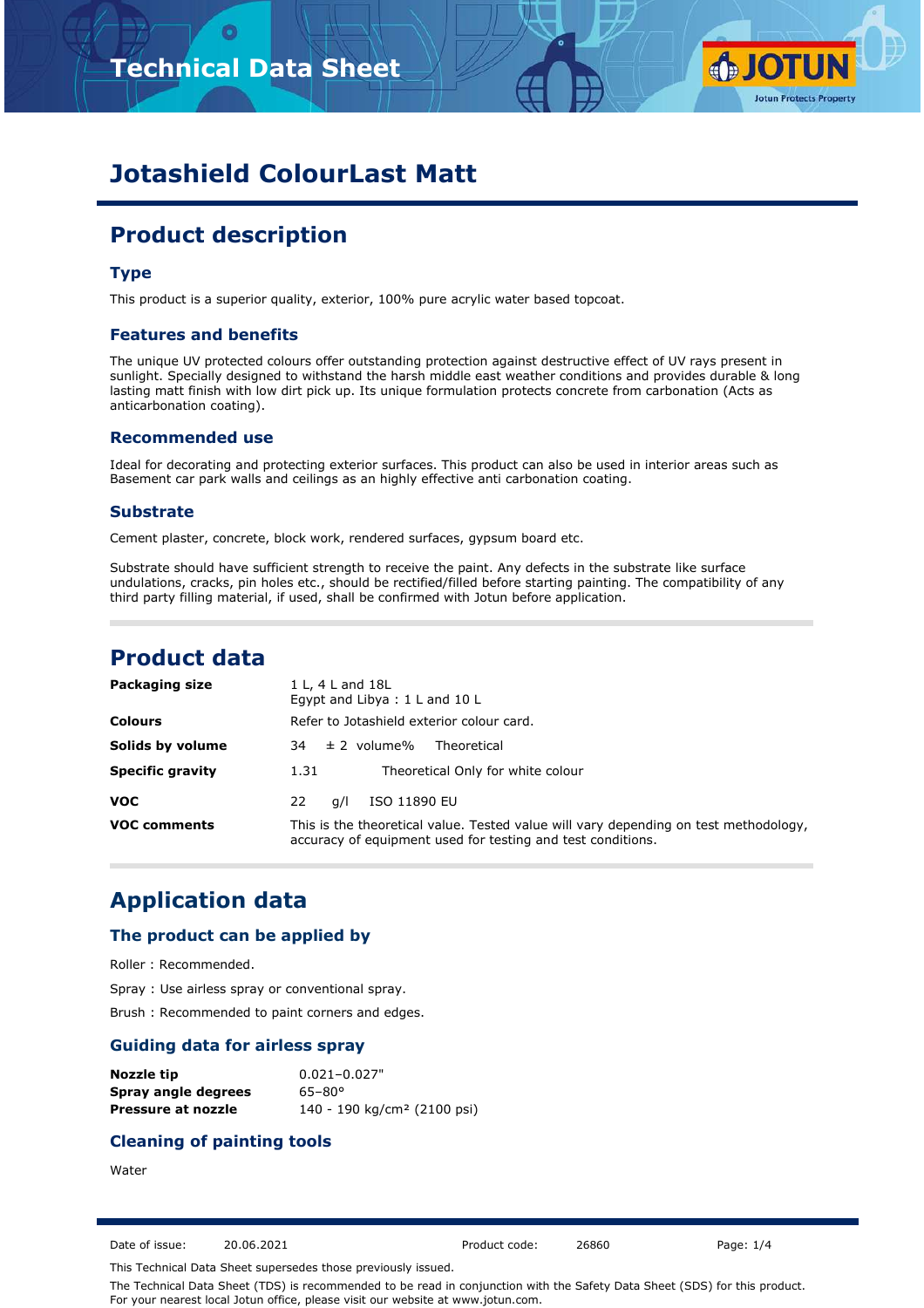

#### **Film thickness per coat**

#### **Typical recommended range**

Dry film thickness 35 - 50 µm Wet film thickness 102 - 147 µm Film thickness will vary and are calculated as an average.

Theoretical spreading rate 5.7 - 6.8 m<sup>2</sup>/l

Spreading rate depends on film thickness applied, type of texture, surface porosity, imperfections, temperature, wastage during painting etc.

Maximum spread rate per coat is obtained at minimum dry film thickness and vice versa.

#### **Thinner**

Water

#### **Dilution**

Maximum 10%

#### **Conditions during application**

The temperature of the substrate should be minimum 10 °C and at least 3 °C above the dew point of the air, measured in the vicinity of the substrate. Good ventilation is usually required in confined areas to ensure proper drying.

### **Drying times**

Drying times are generally related to air circulation, temperature, film thickness and number of coats, and will be affected correspondingly.

1. Recommended data given is, for recoating with the same generic type of paint.

2. In case of multi-coat application, drying times will be influenced by the number and sequence and by the total thickness of previous coats applied.

3. The surface should be dry and free from any contamination prior to application of the subsequent coat.

| 10 °C.          | 23 °C | 40 °C |
|-----------------|-------|-------|
| 12 h            | 6 h   | 2 h   |
| 16 h            | 8 h   | 4 h   |
| 12 <sub>h</sub> | 6 h   | 2 h   |
|                 |       |       |

### **Directions for use**

### **Surface preparation**

The substrate must be sound, clean, dry and free from dust, oil, grease, laitance etc. All traces of form release agents/curing agents must be removed. A light sanding with suitable abrasive material is recommended before application. Any resulting dust/loose particles must be removed.

#### **Recommended paint system**

#### **Primer**

Acrylic Emulsion Primer or Jotashield Alkali Resistant Primer or Jotashield Penetrating Primer : 1 Coat

Date of issue: 20.06.2021 Product code: 26860 Page: 2/4

This Technical Data Sheet supersedes those previously issued.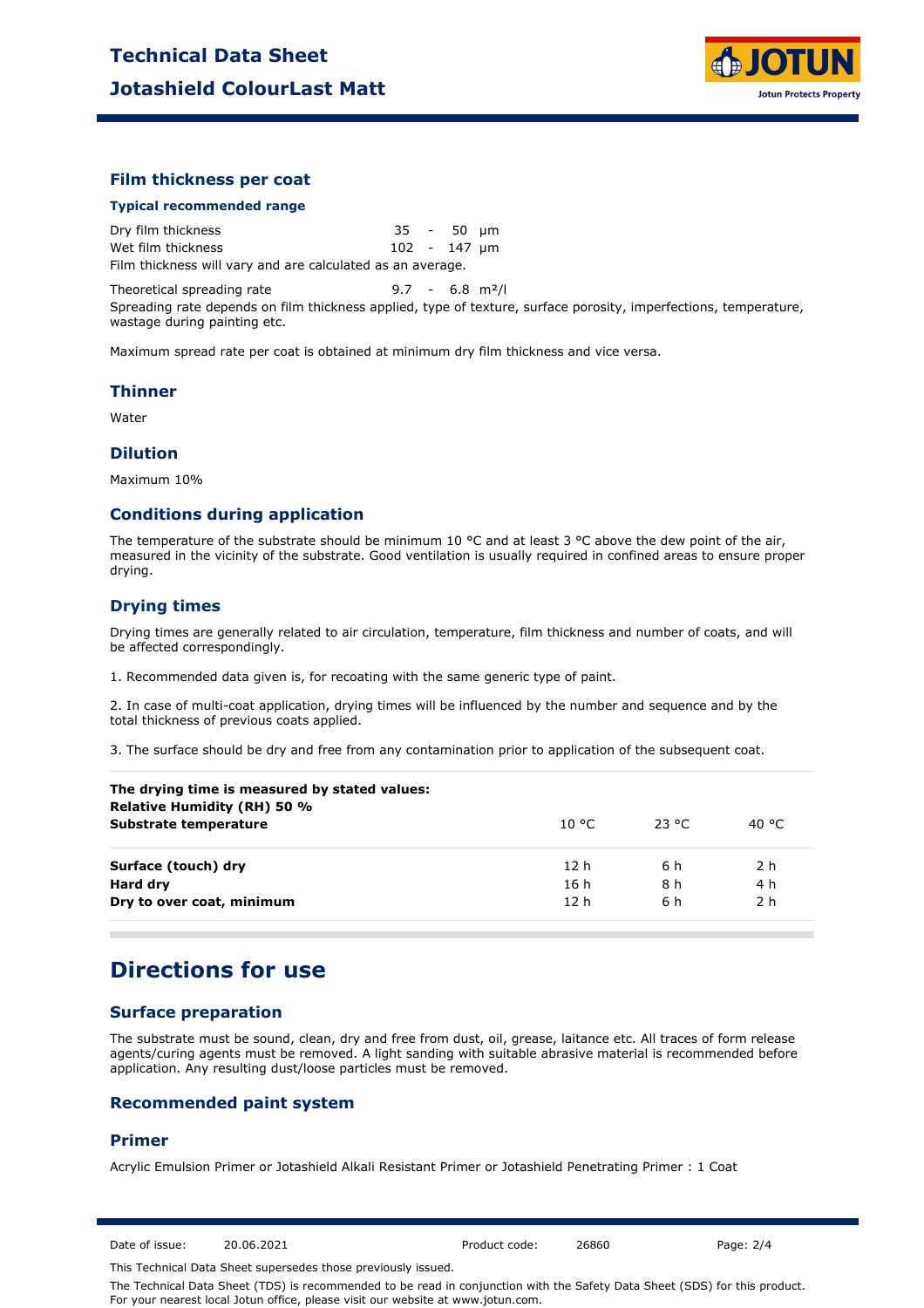# **Jotashield ColourLast Matt Technical Data Sheet**



### **Topcoat**

Jotashield ColourLast Matt : 2 Coats.

Use Jotashield Filler or Jotashield Ultra Bond Filler to rectify any imperfections on the substrate followed by sanding and the removal of accumulated dust.

### **Remarks**

Other systems may be specified, depending on area of use.

Masking tape has to be removed immediately after application of the topcoat.

Contents of packaging with different batch numbers must be mixed together before use.

Please refer to the Decorative Sales Department for technical advice.

This product is available in: United Arab Emirates, Bahrain, Kuwait, Qatar, Saudi, Oman, Egypt and Libya

### **Storage**

The product must be stored in accordance with national regulations. Keep the containers in a dry, cool, well ventilated space and away from sources of heat and ignition. Containers must be kept tightly closed. Handle with care.

# **Environmental labelling**

### **Green Building Standards**

The declared product contributes to Green Building Standard credits by meeting the following specific requirements:

LEED®v4 (2013)

MR credit: Building product disclosure and optimization

- Material Ingredients, Option 2: Material Ingredient Optimization, International Alternative Compliance Path - REACH optimization: Fully inventoried chemical ingredients to 100 ppm and not containing substances on the REACH Authorization list – Annex XIV, the Restriction list – Annex XVII and the SVHC candidate list. - Environmental Product Declarations. Product-specific Type III EPD (ISO 14025;21930, EN 15804).

SS Credit: Heat Island Reduction

Selected colour(s) of this product meets the requirements of:

- SR of at least 0.33 for Non-roof structures

- SRI of at least 39 for Steep-sloped roof
- SRI of at least 82 for Low-sloped roof
- SRI of at least 39 for Parking roof covering

LEED® (2009) SS credit 7.1: Heat Island Effect - Nonroof Hardscape, Roof structures and Parking roof covering. Selected colour(s) have SRI of at least 29. SS credit 7.2: Heat Island Effect - Roof Selected colour(s) have SRI of at least 29 for Steep-sloped roof and 78 for Low-sloped roof.

BREEAM® International (2016) - Mat 01: Product-specific Type III EPD (ISO 14025;21930, EN 15804).

BREEAM® International (2013) - Hea 02: VOC content for Exterior walls of mineral substrate WB (40 g/l) (EU Directive 2004/42/CE).

Additional certificates and approvals may be available on request.

## **Certificates**

Date of issue: 20.06.2021 Product code: 26860 Page: 3/4

This Technical Data Sheet supersedes those previously issued.